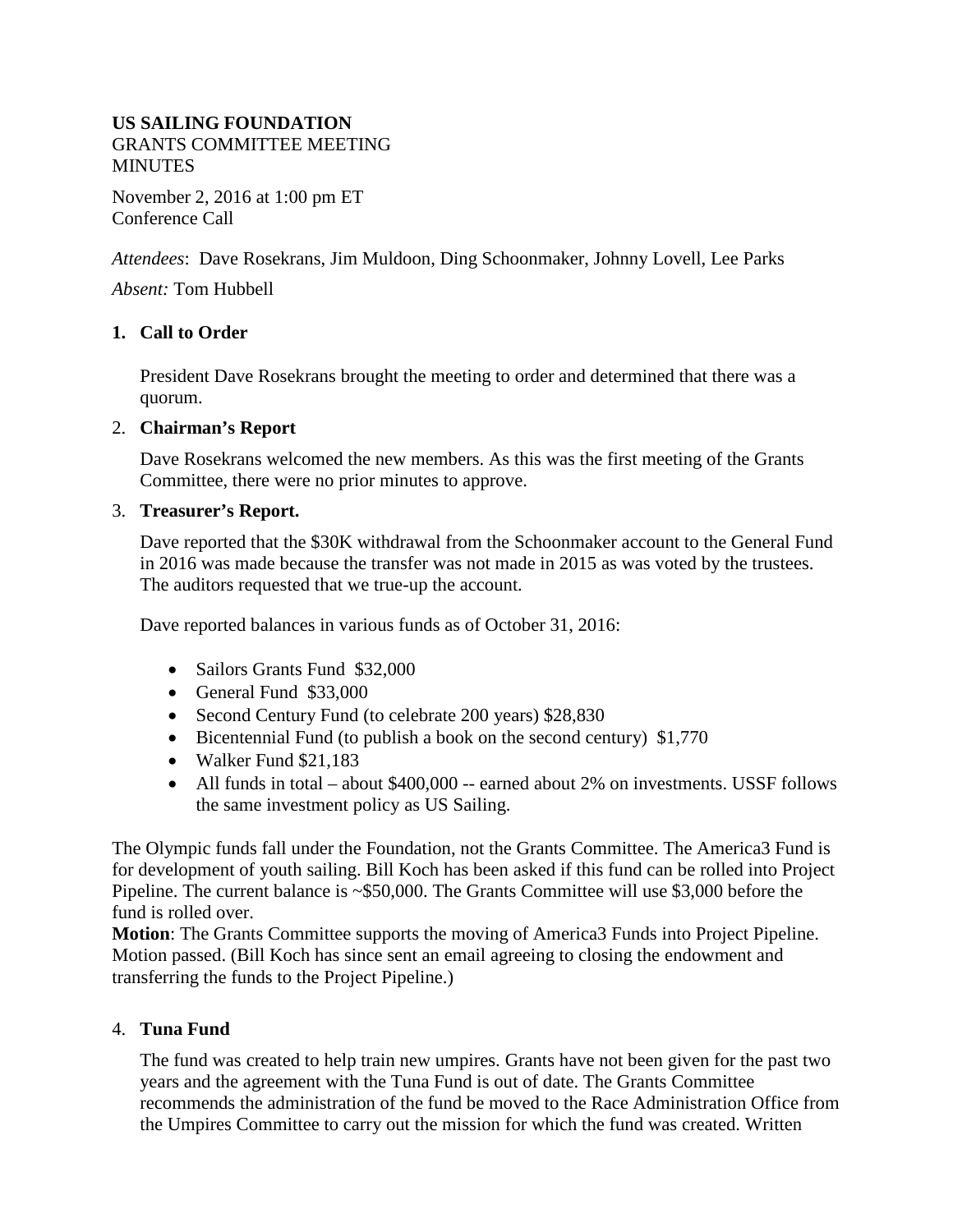The balance in the Tuna Fund is \$22,410.

# 6. **2016 Grant Requests**

Lee Parks reviewed the grants for 2016. The Laser class did not use their \$5,000 grant so \$33,000 of \$38,000 total was distributed. A total of \$1,166,338 in grants has been distributed since 1985.

Lee Parks reviewed the requests for 2017. The following grants were awarded:

| <b>Classes</b>                                                       | Grant                        |
|----------------------------------------------------------------------|------------------------------|
| Optimist Worlds (Jul 2017)                                           | 4,000                        |
| A-Class Worlds (Aug 2017)                                            | 2,000                        |
| Techno 293 Worlds (Oct 2017)                                         | 2,000                        |
| Snipe Worlds (Sept 2017)                                             | 2,000                        |
| Laser 4.7 Youth Worlds (Jul 2017)                                    | 5,000 for all 3 Laser events |
| Laser Radial Youth Worlds (Aug 2017)                                 | Included above               |
| Laser Under 21 Worlds (Jul-Aug 2017)                                 | Included above               |
| 5.5 Metre Worlds (Jan-Feb 2017)                                      | $\Omega$                     |
| Lightning Worlds (Nov 2017)                                          | 3,000                        |
| I420 Europeans (Jul-Aug 2017)                                        | 2,000                        |
| <b>Class Total</b>                                                   | \$20,000                     |
| Other:                                                               |                              |
| ISSA: British Schools Dinghy Racing Association<br>$(Jun$ -Jul 2017) | 2,000                        |
| ICSA: British Univ SA Team Race Tour (Jul 2017)                      | 3,000                        |
| World Sailing Team Racing (or Wilson Trophy)<br>(May 2017)           | 2,000                        |
| World Sailing Youth Worlds (Dec 2016)                                | 2,000                        |
| NSPS/Community Sailing travel grants (Feb 2017)                      | 3,000                        |
| <b>Other Total</b>                                                   | 12,000                       |
| <b>GRAND TOTAL</b>                                                   | \$32,000                     |